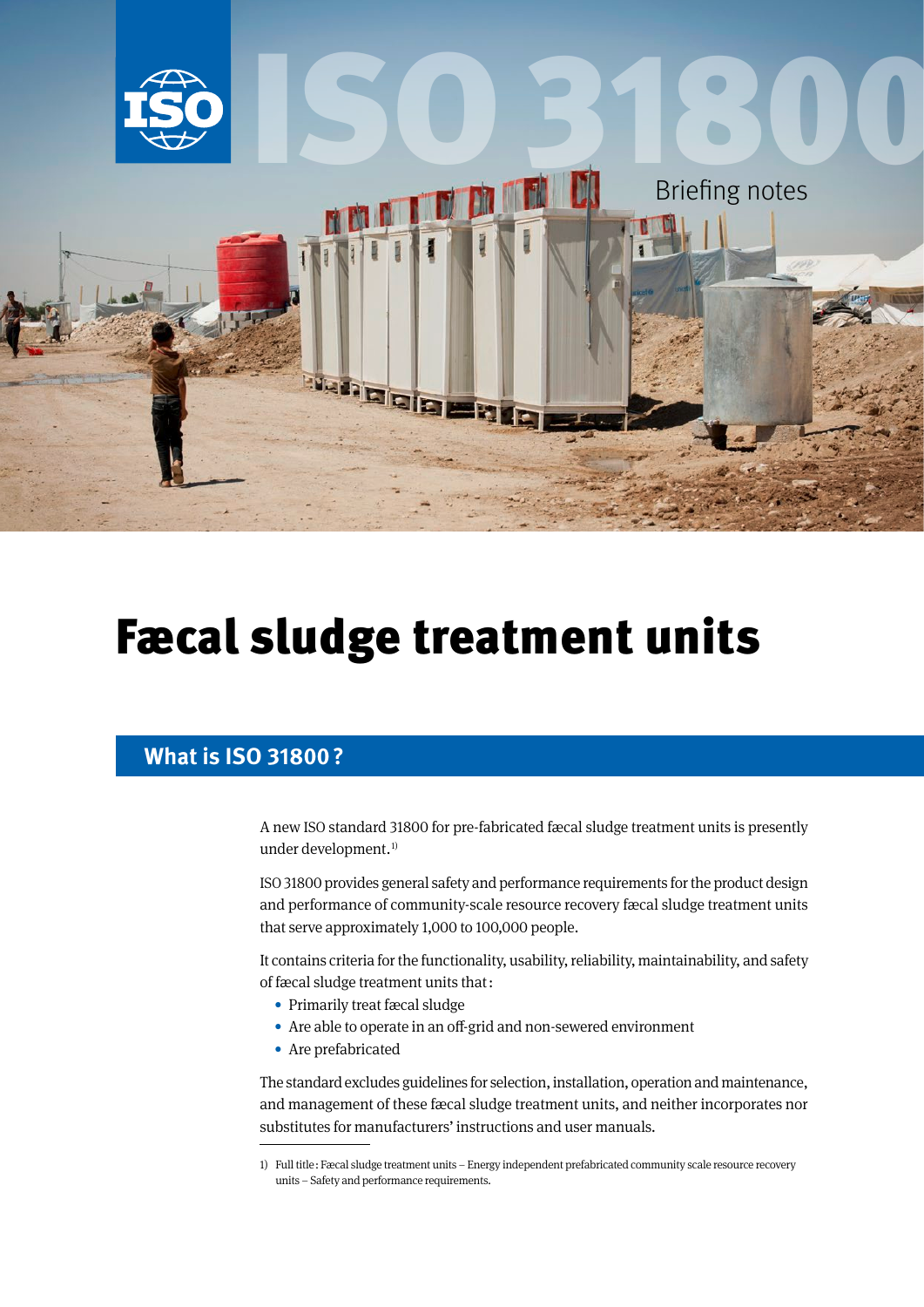## **Why is ISO 31800 important?**

The purpose of ISO 31800 is to safely process human waste and recover valuable resources such as water, energy, and/or nutrients through economically sustainable fæcal sludge treatment technologies in an off-grid and non-sewered environment.



### **Where does this standard apply?**

Non-sewered sanitation treatment systems can be used in many regions around the world. Some examples are:

- Urban and rural communities without access to sewer systems
- Urban communities pursuing sustainable sanitation solutions
- Informal settlements requiring improved sanitation services
- Recreational, natural, and isolated locations
- Areas with high water stress to mitigate climate change

## **Who will benefit from ISO 31800?**

In general, international standards are strategic tools helping to reduce costs by minimizing trial and error developments and facilitating free and fair global trade. ISO 31800 provides a framework for manufacturers of non-sewered fæcal sludge treatment units, governments, regulators, and operators (or service providers) to help assure that the sanitation systems are safe, reliable, and of good quality.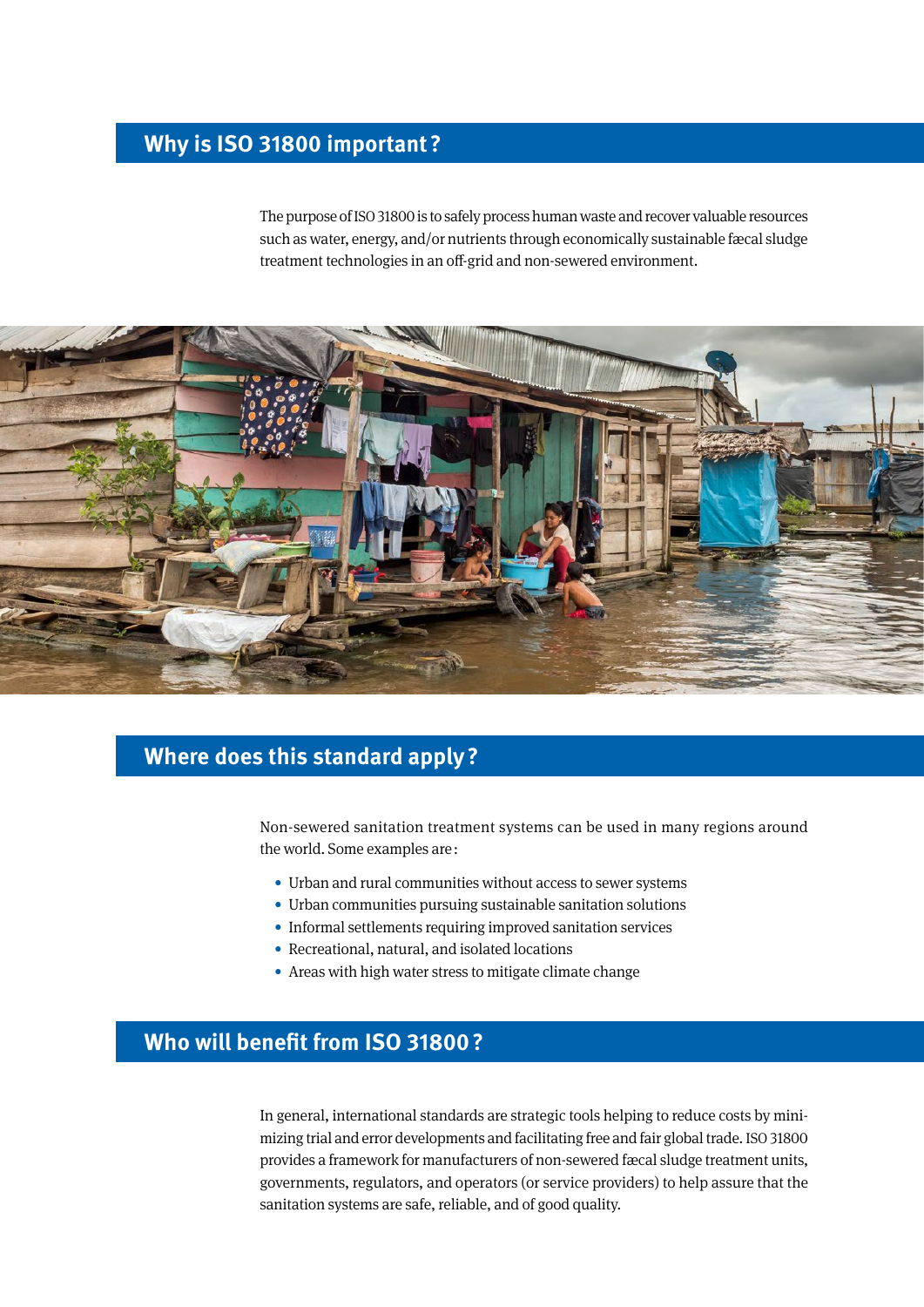## **What benefits can ISO 31800 provide to manufacturers, regulators, and operators?**

#### **Manufacturers**

With the publication of ISO 31800, manufacturers can now seek assurance that their prefabricated fæcal sludge treament units are compliant with the requirements in the standard. By seeking first-, second-, or third-party assessment, they will be able to inform and promote their systems to the public, users and clients as being ISO 31800-compliant, showing potential benefits for the environment and adaptable to cultural expectations.

#### **Government/ regulators**

ISO 31800 will provide assurances to regulators that the pre-fabricated treatment units manufactured in accordance to the standard can contribute to the protection of public and environmental health. The standard will also facilitate the development of sound regulations representing best practices and reflecting a consensus of manufacturers, regulators, and scientific experts from the participating PC 318 country members. The standard can be a vital reference when developing regulations, and also provides the regulator the benefit of the consolidated opinion of experts without having to call on their services directly. It will enable regulators and government to tap into a periodically updated source of information.

#### **Operators and service providers**

In general, International Standards are strategic tools that reduce costs by minimizing waste and errors, increasing market opportunities, and facilitating global trade. ISO 31800 will give assurance to operators that the respected pre-fabricated fæcal sludge treatment units can be operated safely in order to protect human health and provide a cleaner environment.